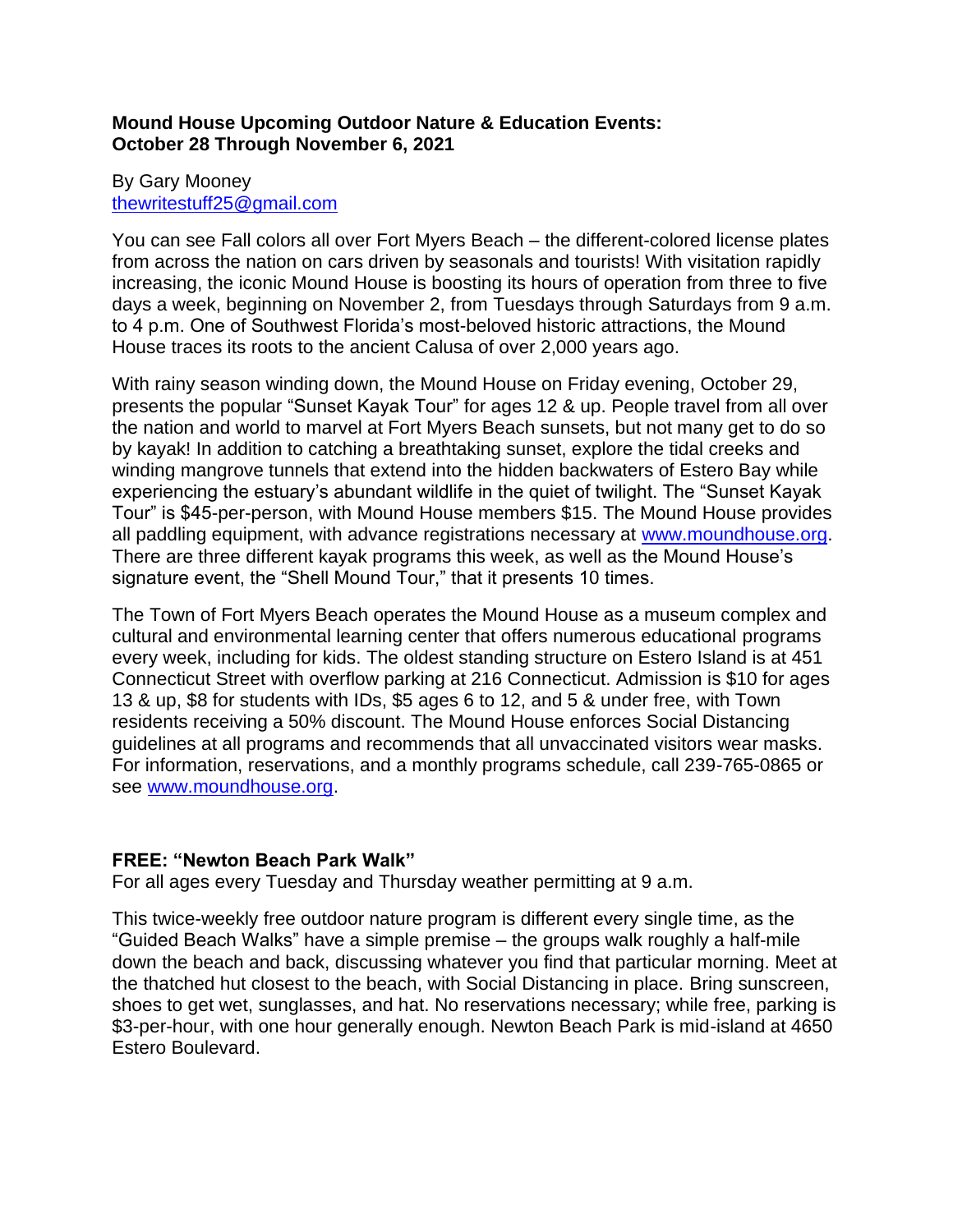#### **"Mangroves by Kayak Tour"**

For ages 12 & up weather permitting on Thursday, October 28 & Friday, October 29, both at 9 a.m.; Tuesday, November 2, at 1 p.m.; Wednesday, November 3, at 9 a.m. & 1 p.m.; & Thursday, November 4, at 9 a.m.

Explore the winding mangrove creeks and hidden waters of the Estero Bay Aquatic Preserve as only a kayaker can on this Environmental Educator-guided tour of the ancient realm of the Calusa! Witness birds, fish, manatee and dolphins as you paddle through the natural beauty of Estero and Hell Peckney Bays in a tandem kayak. All paddling & safety equipment provided; \$45-per-person with Mound House members \$15 that includes Mound House admission. Advance reservations necessary at [www.moundhouse.org](http://www.moundhouse.org/) with Social Distancing guidelines in place.

#### **"Garden Tour"**

For all ages on Thursday, October 28; Saturday, October 30; Tuesday, November 2; Thursday, November 4; & Saturday, November 6, all at 10 a.m.

Stroll through the Mound House gardens to discover how its unique plants conserve water and protect wildlife, while learning how the Calusa and other Native Americans used them in their daily lives. \$5-per-person that does not include Mound House admission; Mound House members free, with Social Distancing guidelines in place.

### **"Shell Mound Tour"**

For all ages on Thursday, October 28; Saturday, October 30; Tuesday, November 2; Thursday, November 4; & Saturday, November 6, all at 11 a.m. and 1 p.m.

If you dig archaeology, the Mound House's signature program is for you! Tour the 2,000-year-old Calusa Indian Shell Mound led by the interpretive staff as you explore the site's archaeology to unearth clues about this ancient society. \$5-per-person that does not include Mound House admission; Mound House members free, with Social Distancing guidelines in place.

### **"Untold Stories Tour"**

For adults on Thursdays, October 28 & November 4, both at 2 p.m.

The Mound House is the oldest standing structure on Fort Myers Beach, with an intriguing cast of characters who called it home, ranging from farmers to casino owners; scientists to developers! Learn about their individual stories along with a good dose of island history on this guided tour through the Mound House Museum, native gardens, and majestic grounds. Adults \$15; Mound House members free.